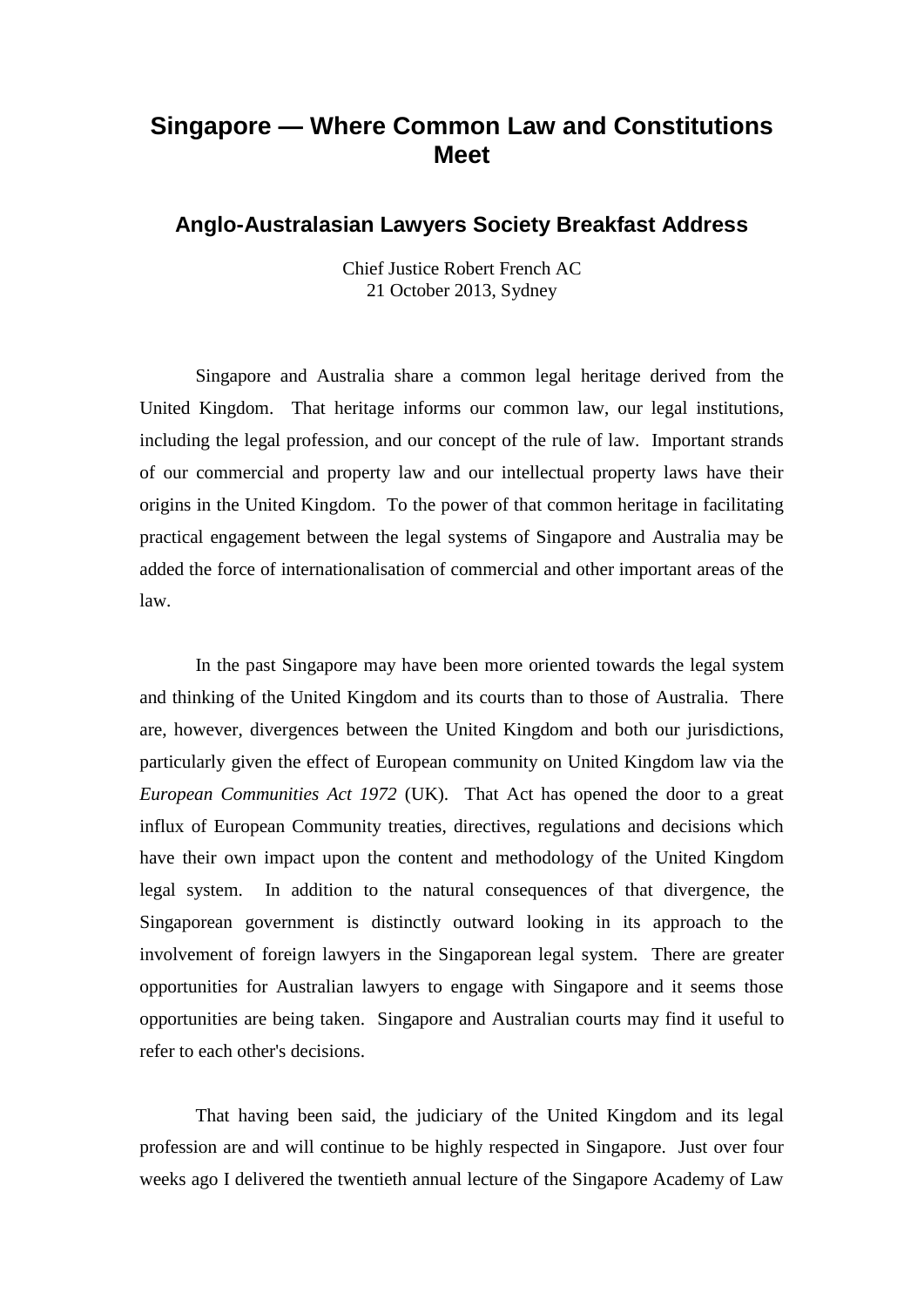on the topic of the Rule of Law. Earlier on that day, Lord Collins delivered the Herbert Smith Freehills — SMU Asia Arbitration Lecture on International Arbitration. In April, Lady Justice Mary Arden delivered a lecture for the Academy on the topic 'Coming to Terms with Good Faith'. Shortly, a number of Queens Counsel from the English Bar will be going to Singapore to undertake advocacy training for Singapore lawyers. It is, I suppose, some consolation that they will be using the Hampel method. The English are always with us and that is not a bad thing. We are in a global market place for legal services and there are many players.

There is a sense of dynamism about the Singaporean judiciary and the profession. There also seems to be a strong vein of voluntarism reflected in the provision of pro bono services, especially in conjunction with the lower courts for legal advice, mediation and other forms of dispute resolution.While in Singapore I met with Chief Justice Menon, the Justices of the Supreme Court, Judges of the Subordinate Courts and Attorney-General Chong. I also met with Executive members and administrators of the Singapore Academy of Law, the President and Executive of the Law Society of Singapore and the Deans and members of faculty and students at the law schools at the National University of Singapore and the Singapore Management University. Generally from these encounters I was left with the impression of a high level of institutional and individual commitment to excellence and innovation in the administration of justice in legal practice and in legal education. Chief Justice Menon remarked to me during my visit that Singapore is a place in which it is possible to have a good idea and to have it realised.

To put a personal perspective in a larger context, it should be remembered that since 2003Australia and Singapore have had a free trade agreement, the key elements of which are:

Elimination of all tariffs from entry into force;

Restrictions on wholesale banking licences to be eased over time and a more certain and enhanced operating environment for financial services suppliers;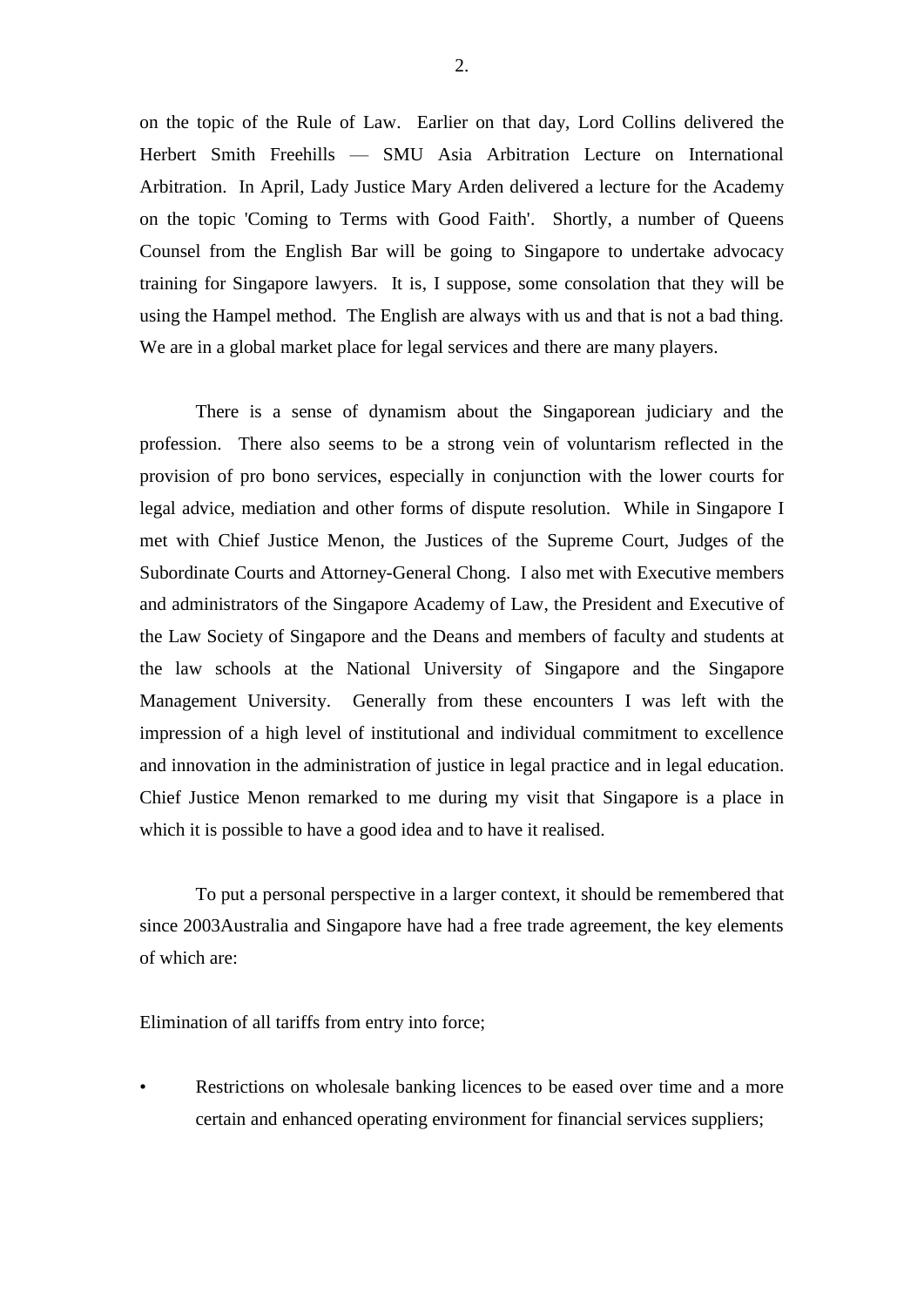- Conditions eased on the establishment of joint ventures involving Australian law firms;
- A significant increase in the number of Australian law degrees recognised in Singapore;
- The removal and/or easing of residency requirements for Australian professionals and short term entry for Australian business people extended from one month to three months;
- Facilitation of paperless trading in order to reduce business transaction costs.<sup>1</sup>

We are not unique in that respect. Singapore has a number of free trade agreements, including a free trade agreement with the European Community.

It is an interesting conjunction that Mr K Shanmugan, who is the Minister for Foreign Affairs in Singapore, is also the Minister for Law. He is a graduate of the National University of Singapore, was admitted as an advocate and solicitor in 1985, and was appointed Senior Counsel in 1998. He became a Member of Parliament in 1988. He was appointed to the Cabinet in May 2008.

Foreign law firms, including Australian law firms, can establish practices in Singapore using any one of a number of mechanisms by obtaining the requisite licence from the Attorney-General. The mechanisms are those of:

- 1.1 Licenced foreign law practice (FLP).
- 1.2 Qualifying foreign law practice (QFLP).
- 1.3 Joint law venture (JLV); and
- 1.4 Formal law alliance (FLA).
- 1.5 Representative office (RO).<sup>2</sup>

 $\mathbf{1}$ <sup>1</sup> Australian Government Department of Foreign Affairs & Trade, *Singapore-Australia Free Trade Agreement* <http://www.dfat.gov.au/fta/safta/>.

<sup>&</sup>lt;sup>2</sup> Ministry of Law, Setting Up a Practice: Foreign law practice', [http://www.mlaw.gov.sg/setting-up-a practice/flp.html,](http://www.mlaw.gov.sg/setting-up-a%20practice/flp.html) 24 December 2012, date accessed 19 October 2013.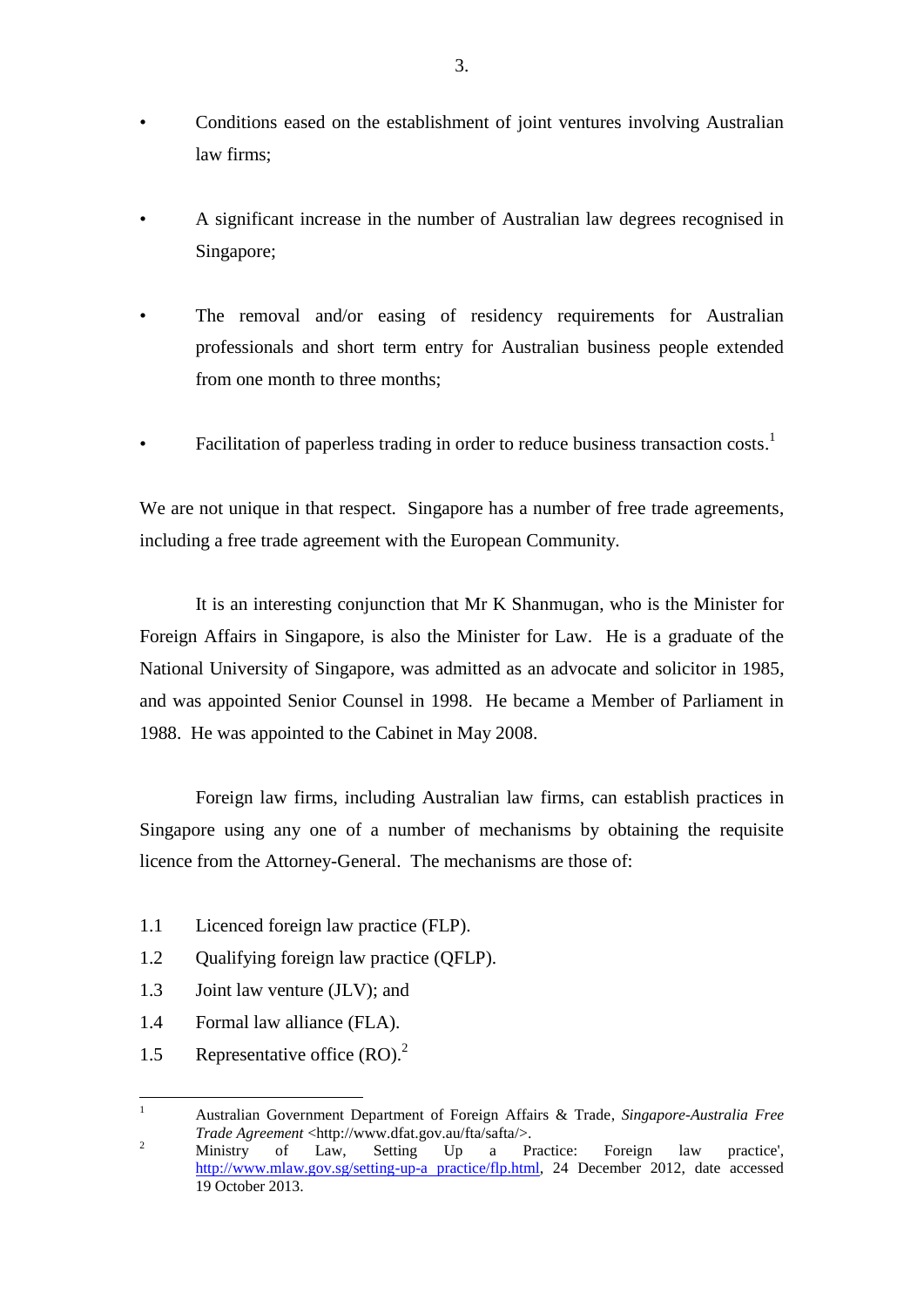As of 1 July 2013 there were ten law firms holding qualifying foreign law practice licences. There were 114 foreign law practices, seven joint law ventures, five formal law alliances and three representative offices. For the most part, the foreign law firms carrying on their practice in Singapore were large international law firms.<sup>3</sup>

There have been interactions between our judiciaries. They will undoubtedly continue and hopefully increase. One question of importance in that regard is the extent to which our common legal heritage and common legal systems throw up common legal problems and answers.

There are significant differences between Singapore and Australia in land area, population, demographic mix, culture and history. Singapore consists of 5.3 million people living in a land area of 710 square kilometres. This may be compared with Australia's population of 23 million in a land area of 7.7 million square kilometres. Singapore is a unitary state while Australia is a federation. Singapore and Australia share a common legal heritage as a legacy of their colonial histories. Both have legal systems which rest upon written constitutions. There are some important human rights guarantees in the Singapore Constitution. They include:

- Article 9 which provides that no person shall be deprived of his life or personal liberty save in accordance with law.
- Article 10 which prohibits slavery.
- Article 11 which prohibits retrospective criminal laws and repeated trials.
- Article  $12$  which provides for equality before the law and entitlement to equal protection of the law.

 $\overline{3}$ <sup>3</sup> Attorney-General's Chambers, 'Overview of Legal Professional Secretariat', http:/app.agc.gov.sg/What\_We\_Do/Legal\_ProfessionalSecretariat/Overview\_of\_Legal\_ Professional Secretariat.aspx, 13 March 2013, accessed 19 October 2013.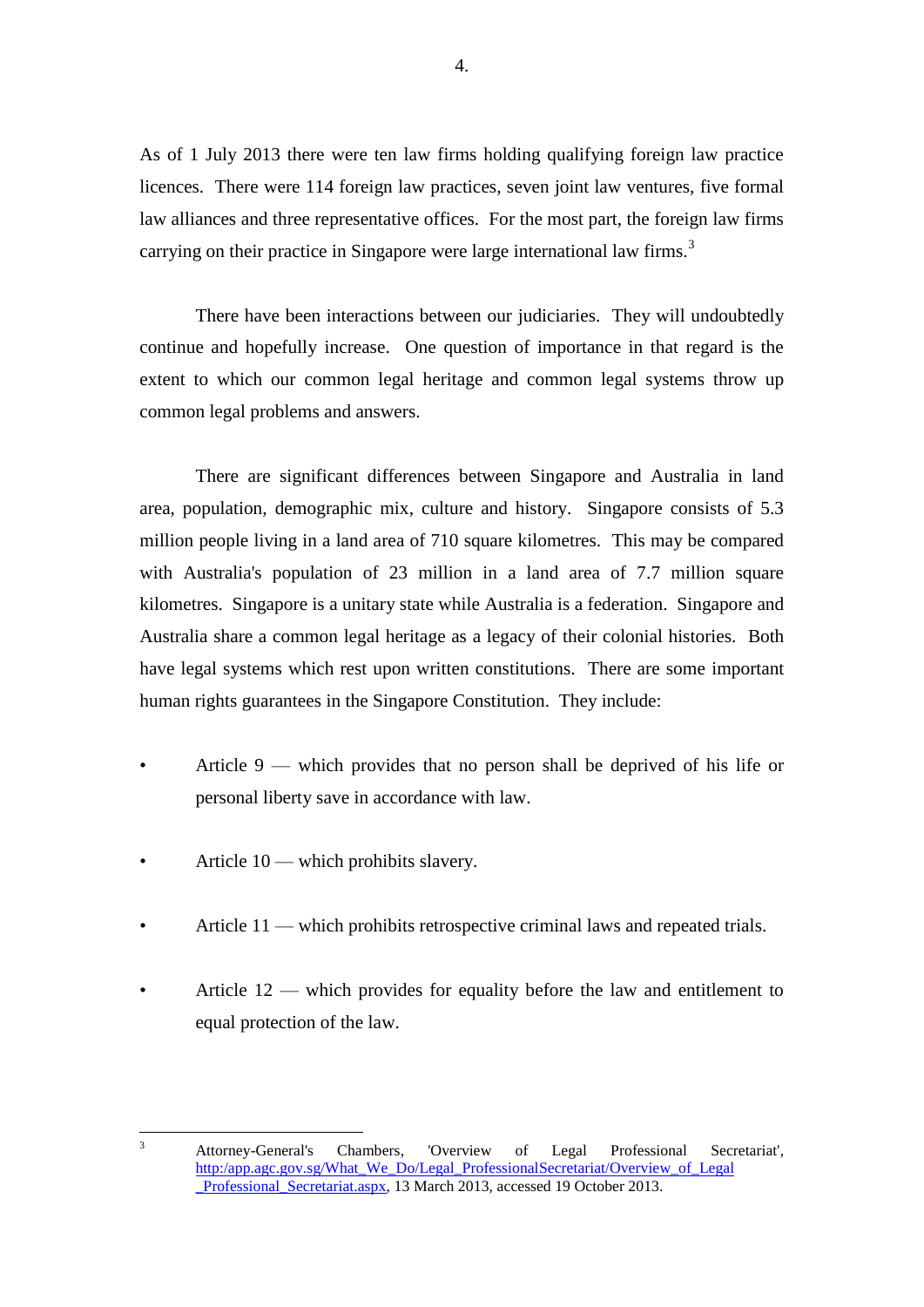- Article 13 which provides that no citizen of Singapore is to be banished or excluded.
- Article 14 which guarantees freedom of speech and assembly, subject to restrictions which may be imposed by the Parliament.
- Article 15 which provides that each person has a right to profess and practice his religion and to propagate it.
- Article 16 which prohibits discrimination against any citizen of Singapore on grounds only of religion, race, descent or place of birth.

There have been criticisms of Singapore's approach to human rights protection by such bodies as Human Rights Watch and Amnesty International. It is significant, however, that in recent times there has been vigorous discussion of Rule of Law related topics in Singapore. Last year a major Rule of Law symposium was held, which included presentations by the World Justice Project of its Rule of Law Index and the application of that Index to Singapore. The symposium was opened by the Minister for Foreign Affairs and Law.

In a judgment delivered in  $2012<sup>4</sup>$ , the Chief Justice of Singapore, who was then Chan Sek Keong, drew comparisons between Singapore's constitutional system and that of the United Kingdom. He made the point that as with the Westminster model, the sovereign power of Singapore is shared between the Legislature, the Executive and the Judiciary. On the other hand, he pointed to an important difference. While Parliament is supreme in the United Kingdom it is the Constitution which is supreme in Singapore. The latter proposition is generally true also for Australia. The Courts in both countries have the responsibility when disputes about validity are before the Court for determination, to decide whether a law is valid or invalid under the Constitution.

1

<sup>4</sup> *Mohammad Faizal bin Sabtu v Public Prosecutor* [2012] SGHC 163.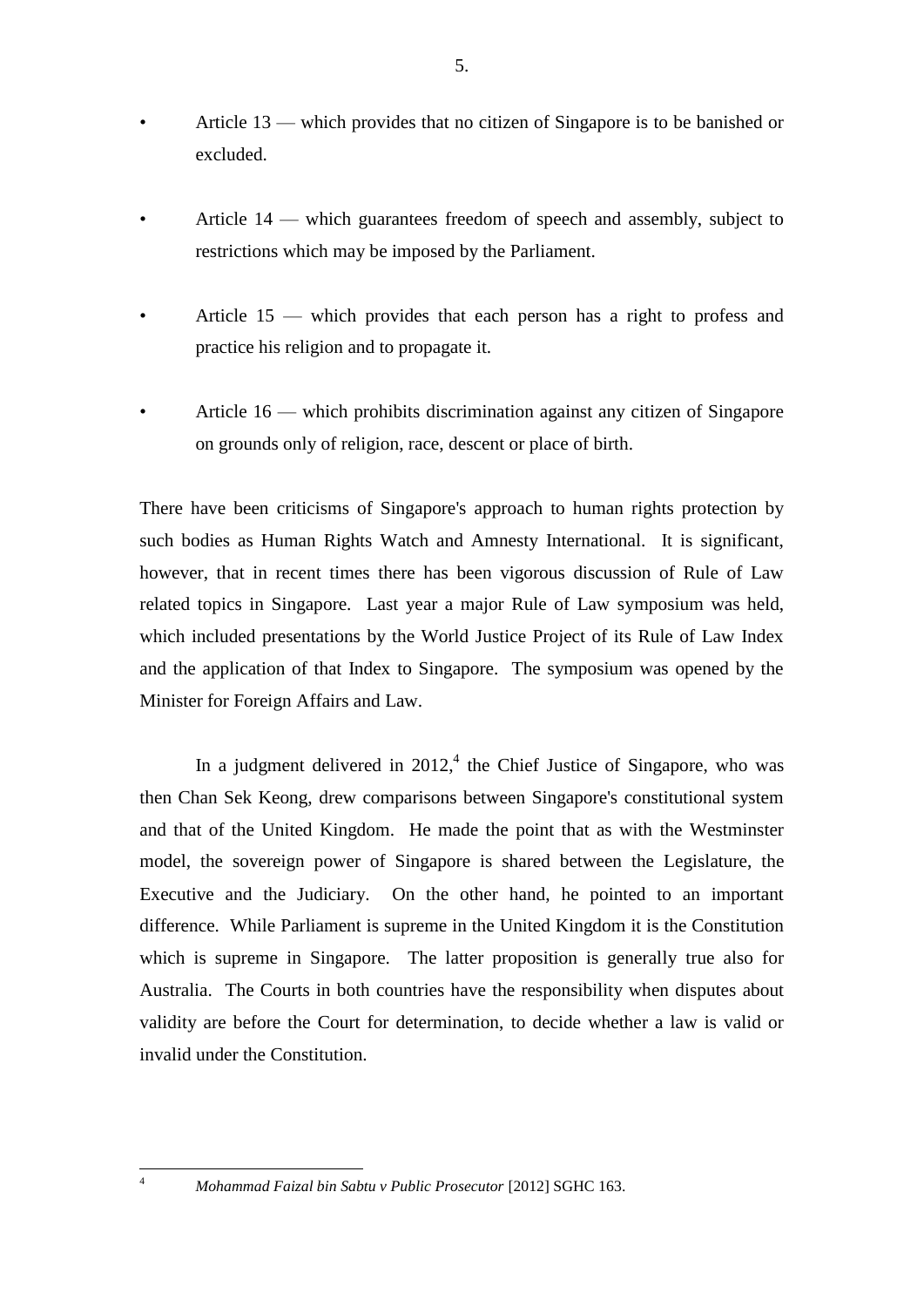Another distinction between Singapore and the United Kingdom which was pointed out in the judgment by Chief Justice Chan is that the sources of judicial power in Singapore are to be found in its Constitution and in statutes providing for Subordinate Courts pursuant to Article 93. Similarly in Australia, the source of federal judicial power is to be found in the Constitution. Under the Constitution, the judicial power of the Commonwealth is vested in the High Court and in such other Courts as the Parliament creates and in such other Courts as it invests with federal jurisdiction.<sup>5</sup> The judicial power of the States is derived from the Constitutions of the States.

Separation of powers is built into the Singapore Constitution as it is into the Australian Constitution. The executive authority is vested in the President by Article 28. Legislative power is vested in the Legislature consisting of the President and the Parliament by Article 38. The judicial power is vested by Article 93 in the Supreme Court and such Subordinate Courts as may be provided by any written law. The arrangement of those provisions is similar to the arrangement in our own Constitution of key provisions, ss 1, 61 and 71 relating to legislative, executive and judicial power contained in three separate Chapters. The structural division tells the same story for both countries. Last year the Court of Appeal in Singapore considered whether laws imposing mandatory minimum sentences constituted legislative interference with the judicial power. It was not surprising in that context that the Court of Appeal had regard to decisions of the High Court of Australia about the separation of powers and, interestingly, *Totani*, 6 a case in the *Kable* line of cases concerning the imposition upon Courts of functions incompatible with their institutional integrity.

In the area of public law and particularly constitutional law there is some important common ground relevant to the rule of law. In *Ramalingam Ravinthran v*  Attorney-General,<sup>7</sup> the Court of Appeal of the Supreme Court of Singapore last year affirmed a basic principle of the Rule of Law in both Singapore and Australia. The Court of Appeal said:

<u>.</u>

<sup>5</sup> Commonwealth Constitution, s 71.

<sup>6</sup> *South Australia v Totani* (2010) 242 CLR 1.

<sup>7</sup> (2012) SGCA 2.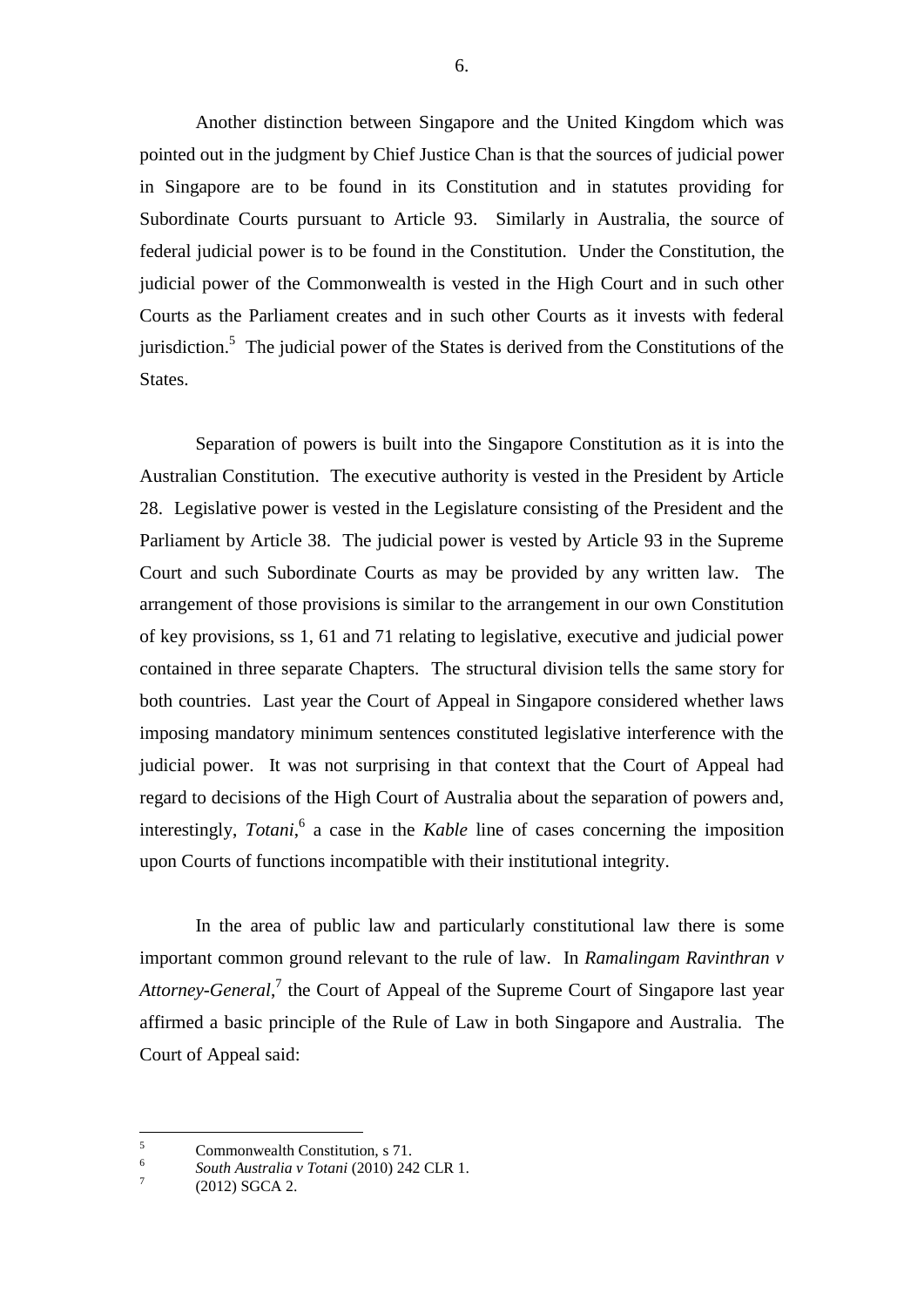All legal powers, even a constitutional power, have legal limits. The notion of a subjective or unfettered discretion is contrary to the Rule of Law.<sup>8</sup>

In Australia where we have written Commonwealth and State Constitutions there is no such thing as unlimited official power be it legislative, executive or judicial. The legislative power of the Commonwealth is confined to the subjects upon which the Commonwealth Parliament is authorised to make laws and is subject to guarantees and prohibitions set out in the Constitution or implied from it. The legislative powers of the States are conferred by their own constitutions. They are subject to the paramountcy of Commonwealth legislation and to guarantees and prohibitions express or implied to be found in the Commonwealth Constitution and applicable to State Parliaments. Similarly the executive and judicial powers of the Commonwealth and the States are subject to constraints express or implied imposed by the Commonwealth Constitution and in the area of State executive power by State constitutions. No law in Australia can confer upon a public official unlimited power. The simple reason for that constraint is that such a power could travel beyond constitutional limits.

A particular example of a common public question arising in both countries is that of judicial review of prosecutorial discretions. Last year the High Court in Likiardopoulos v The Queen<sup>9</sup> affirmed earlier authority relating to limitations on judicial review of prosecutorial discretions. The Court thus reaffirmed the proposition that the independence and impartiality of the judicial process would be compromised if courts were perceived to be in any way concerned with who is to be prosecuted and for what. A similar issue arose in the recent decision of the High Court in *Magaming v* The Oueen<sup>10</sup> delivered on 11 October 2013. That case concerned provisions of the *Migration Act 1958* (Cth) creating two offences prohibiting a person organising or facilitating the bringing or coming to Australia of persons who are not citizens and have no lawful right to come to Australia. One offence called 'people smuggling' involved bringing another person to Australia who was an unlawful non-citizen. The second offence described as 'an aggravated offence of people smuggling' involved

 $\frac{1}{8}$ (2012) SGCA 2, [17]; affirming *Law Society of Singapore v Tan Guat Neo Phyllis* [2008[ 2 SLR(R) 239 [149] (Chan CJ).  $\overline{9}$ 

<sup>(2012) 246</sup> CLR 265.

 $^{10}$  [2013] HCA 40.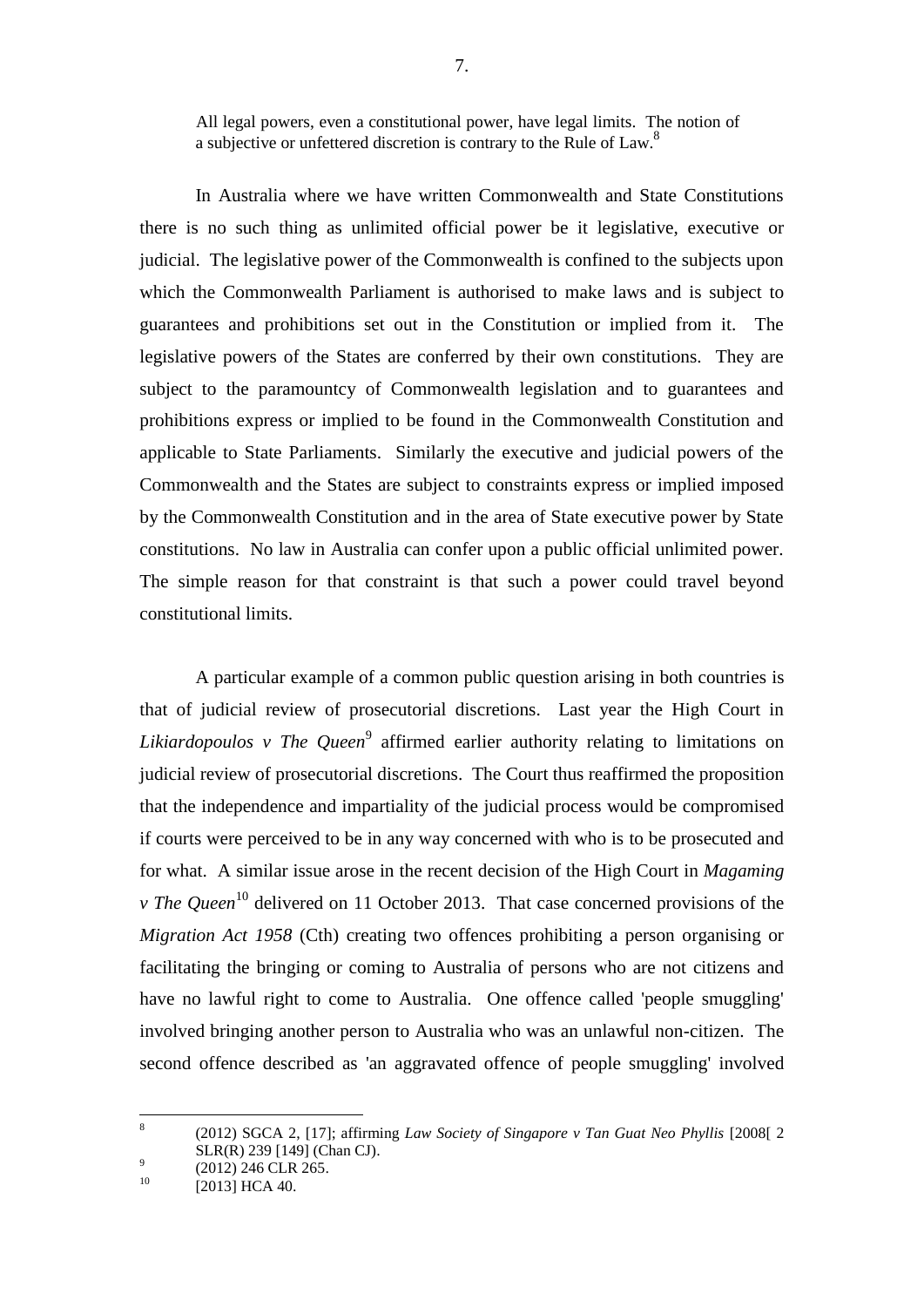bringing at least five unlawful non-citizens to Australia. The appellant asserted that the two provisions gave prosecuting authorities a choice about what sentence an accused would suffer on conviction. The Court having stated that:

It is well established that it is for the prosecuting authorities, not the courts, to decide who is to be prosecuted and for what offences.<sup>11</sup>

said:

although the prosecutor chooses which charge to lay, the prosecutor does not choose what punishment will be imposed. The court must determine the punishment to be imposed in respect of the offence of which the accused has been convicted and the court must determine that punishment according to  $law<sup>12</sup>$ 

Singapore has recently had to grapple with the question of prosecutorial discretion and its interaction with the guarantee of equality before the law and equal protection of the law under Article 12 of the Singapore Constitution. The question has arisen in the Court of Appeal in connection with decisions to charge co-offenders with different criminal offences relating to drug trafficking when one offence carries a mandatory death penalty and the other does not. $^{13}$ 

Beyond the field of constitutional and public law the legal system of Singapore bears a strong resemblance to the English legal system.<sup>14</sup> That is not surprising given the history of British colonisation of Singapore. The reception of English law can be traced back to two Charters of Justice issued to the East India Company in 1786 and 1826 respectively. Under the second Charter, a court was created to serve Penang, Singapore and Malacca.<sup>15</sup> In the latter half of the 19th Century the colonial Judges held that English law as it existed on 27 November 1826 had been introduced into the Straits Settlement by the second Charter of Justice.<sup>16</sup>

 $11$ <sup>11</sup> [2013] HCA 40, [20] (French CJ, Hayne, Crennan, Kiefel and Bell JJ) (footnote omitted).

 $^{12}$  [2013] HCA 40, [26].

<sup>13</sup> See for example *Ramalingan Ravinthran v Attorney-General* 2 SLR 49; *Yong Vui Kong v Public Prosecutor* 2 SLR 872; *Quek Hock Lye v Public Prosecutor* 2 SLR 1012*.*

<sup>14</sup> Helena H Chan, *An Introduction to the Singapore Legal System* (Lawbook, 1986) 1.

 $15$  Ibid 5.

<sup>16</sup> *In the Goods of Abdullah* (1835) 2 Ky 8; *R v Willans* (1858) 3 Ky 16; *Ong Cheng Neo* v *Yeap Cheah Neo* (1872) 1 Ky 326.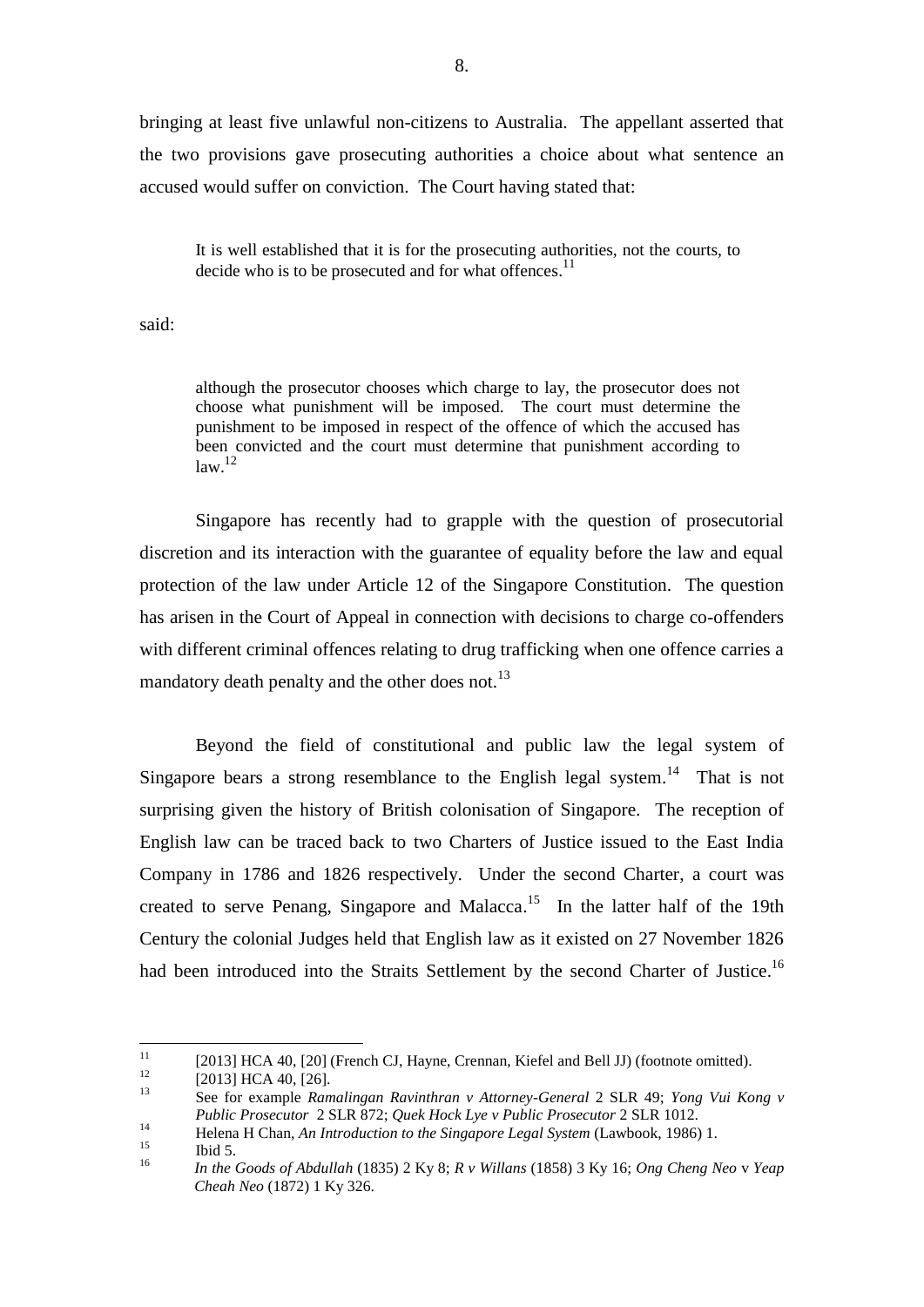The most important of the decisions was *R v Willans* in which Sir Benson Maxwell declared that:

a direction in an English Charter to decide according to justice and right, without expressly stating by what body of known law they shall be dispensed, and so to decide in a Country which has not already an established body of law, is plainly a direction to decide according to the law of England.<sup>17</sup>

It seems to have been accepted that only English law of general policy and application was received. It was to be applied subject to local customs and religions and local legislation.

In three decisions in the early 1920s, the Privy Council affirmed a view expressed by Sir Benson Maxwell in 1869 that:

In this Colony, so much of the law of England as was in existence when it was imported here, and as is of general [and not merely local] policy, and adapted to the condition and wants of the inhabitants, is the law of the land; and further, that law is subject, in its application to the various alien races established here, to such modifications as are necessary to prevent it from operating unjustly and oppressively on them. 18

It has been observed, however, that judicial decisions modifying the operation of English law were more forthcoming in areas 'which least conflicted with British commercial interests'.<sup>19</sup> Polygamous marriages were recognised. However, in areas of contract, commercial law, procedure and evidence 'English law of general application virtually displaced indigenous law completely'.<sup>20</sup>

The *Penal Code* and the *Evidence Act* had their origins in the Indian equivalents for which, of course, Sir James Fitzjames Stephen was primarily responsible although Lord Macaulay prepared a first draft of an Indian Penal Code in 1837.<sup>21</sup> The application of the Indian statutes is not surprising given that from 1833

 $17$ <sup>17</sup> *R v Willans* (1858) 3 Ky 16, 25.

<sup>18</sup> *Choa Choon Heoh v Spottiswoode* (1869) 1 Ky 216, 221. For the Privy Council decisions see *Cheang Thye Phin v Tan Ah Loy* [1920] AC 369; *Khoo Hooi Leong v Khoo Hean Kwee* [1926] AC 529; *Khoo Hooi Leog v Khoo Chong Yeok* [1930] AC 346.

 $\frac{19}{20}$  Chan, above n 14, 10.

 $\frac{20}{21}$  Ibid.

<sup>21</sup> Barry Wright, 'Macaulay's Indian Penal Code: Historical context and originating principles' in Wing-Cheong Chan, Barry Wright and Stanley Yeo (eds) *Codification, Macaulay and the*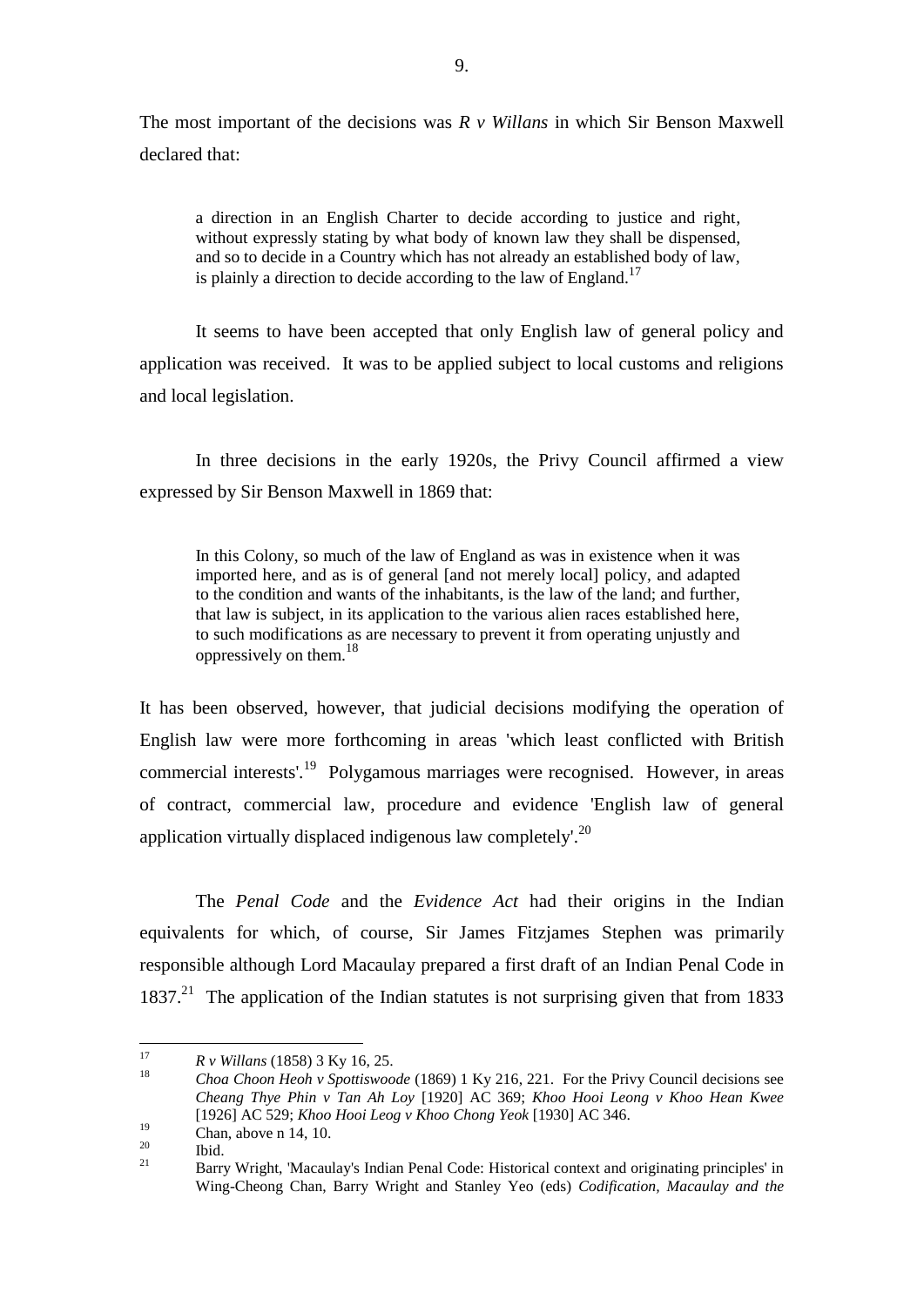to 1867 the Straits Settlement was subject to the legislative power conferred upon the Governor-General of India in Council by the *Charter Act* of 1833. By a curious quirk of history, the *Penal Code* of the Colony of Singapore, as it stood in 1958, and a number of other Singaporean laws, continued to apply to Christmas Island and the Cocos and Keeling Islands, formerly part of the Colony of Singapore, after they became territories of Australia in 1958. As a Federal Court Judge I sat on a Full Court hearing an appeal from a conviction for murder in the Supreme Court of the Christmas Island territory in which the applicable law was the *Penal Code of*  Singapore in  $1958<sup>22</sup>$  The law of the Territory has since been overhauled and the *Criminal Code of Western Australia* now applies in lieu of the *Penal Code of Singapore.*

The *Civil Law Act 1878* which was only repealed in 1993 provided that:

If a question or issue arises in Singapore with respect to certain enumerated categories of law or with respect to mercantile law generally, the law to be administered shall be the same as that administered in England at the corresponding period, unless other provision is made by any law having force in Singapore.<sup>23</sup>

There were some 55 English Acts that were taken as having effect in Singapore by operation of that Act. It is not surprising therefore that the English legal system as it stood prior to the United Kingdom involvement with the European Community was reflected in the Singaporean legal system.

The prominence of English law in the first 21 years after independence was reflected in citation statistics in the Singaporean Courts. During that time 66.7 per cent of all cases cited in the Singapore High Court were English, 23.8 per cent local and 9.5 per cent from other jurisdictions.<sup>24</sup> Appeals to the Privy Council were abolished in 1994 and since that time it would seem likely that the hold of English authority has and will continue to diminish.

1

*Indian Penal Code* (Ashgate, 2011) 19–55, 20.

<sup>22</sup> *Chong Wooi Sing v The Queen* (1987) 40 A Crim R 22.

<sup>23</sup> As cited in Walter Woon, 'The Continuing Reception of English Commercial Law' in Walter Woon (ed) *The Singapore Legal System* (Longman, 1988) 137–169, 139.

<sup>24</sup> Walter Woon, 'The applicability of English law in Singapore' in Walter Woon (ed) *The Singapore Legal System* (Longman, 1988) 197–136, 107.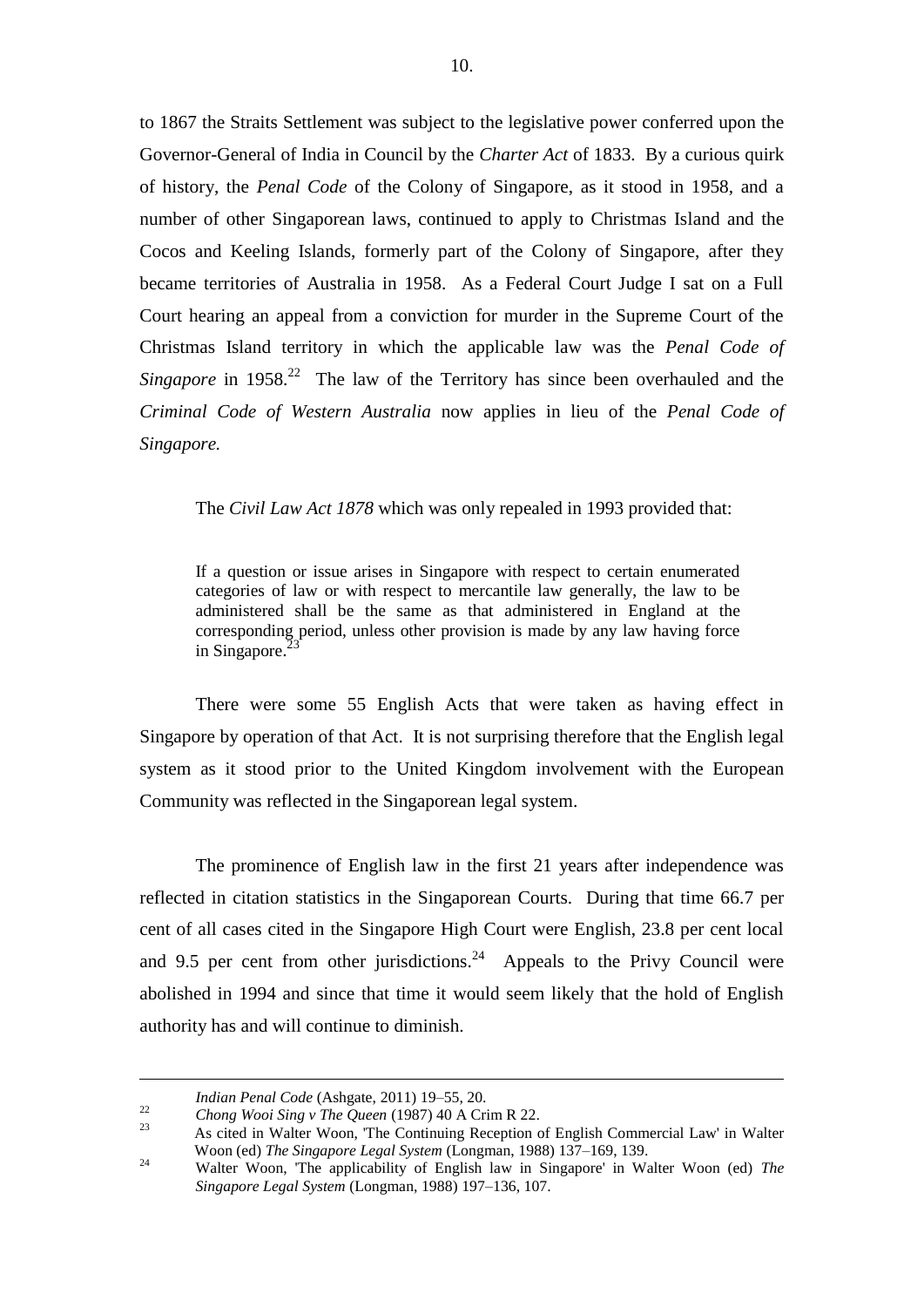The recognition of common ground between Australia and Singapore exists not only in the area of constitutional law, but in relation to corporations, securities regulation, and land titles. The *Singapore Companies Act 1967* was substantially based on the *Uniform Companies Acts 1961-1962* of the Australian States which themselves were derived originally from the United Kingdom *Companies Act 1948*. The evolved Singapore Act has been revised 16 times.

Some aspects of the *Securities Industries Act 1973* (Singapore) have their origins in the *Securities Industry Act 1980* (Cth). 25 Section 103 of the Singaporean Act, regulating insider trading, is almost word for word copied from s 128 of the Australian Act. The Torrens system of land registration has been adopted by Singapore through the *Land Titles Act*. All interest in real property in Singapore must be registered.

Beyond these practical areas of overlapping law, there are important areas of the law which are common to many countries and have a kind of transnational character about them, even though expressed in each country as domestic statutes. The areas covered include maritime law, intellectual property and competition.

One class of case of cross-jurisdictional significance is the field of statutory interpretation. The *Interpretation Act* (2002 Revised Edition) (Singapore) imports a requirement that Courts apply a purposive approach in statutory interpretation and provides for use of extrinsic materials in the interpretative process. Although some distinctions in operation exist between Singapore and Australia<sup>26</sup> it is likely that there will be an increasing reference to Australian case law in Singaporean decisions that turn on statutory construction. Given the significance of statutory interpretation, a task which Australian Courts undertake at all levels, there is fertile ground for crossfertilisation.

<sup>25</sup> <sup>25</sup> Walter Woon, 'Regulation of the Securities Industry in Singapore' (1995) 4 *Pacific Rim Law and Policy Journal* 731, 753–754.

<sup>&</sup>lt;sup>26</sup> Goh Yihan, 'A Comparative Account of Statutory Interpretation in Singapore' (2008) 29 *Statute Law Review* 195, 213–226.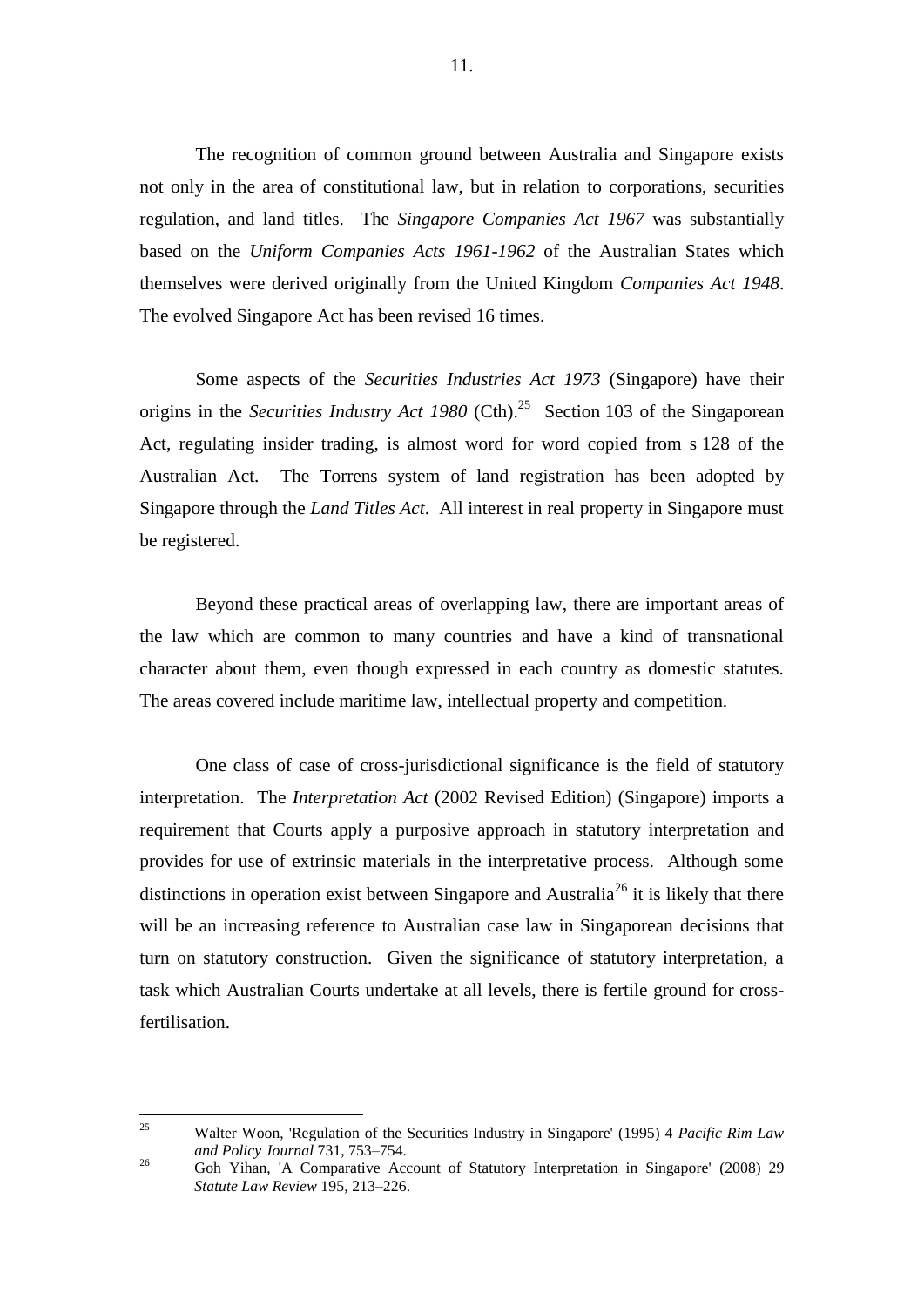There are many international lawyers now practicing in Singapore. Between 2000 and 2013 the number of foreign lawyers grew by about 42 per cent from 804 to 1142, while the number of local lawyers increased from 3,419 to 4,334. The foreign lawyer category is not further differentiated. It is not possible therefore to extract figures on the number of Australian or UK lawyers specifically.<sup>27</sup> What can be said is that Australian lawyers working in Singapore are likely to contribute to the process of judicial orientation towards Australia. That contribution may be inferred from the general phenomenon relevant to the common law of which Helena Chan said:

The essence of the common law system does not lie in rules of substantive law but in the unique methodology practiced by common lawyers. This is a peculiar mental attitude and habit of legal thought that historically evolved in England but continues to be utilised by lawyers in all legal systems identified as belonging to the common law family today. Thus the common law tends to be carried wherever common lawyers go, and the reception of English common law by legislative fiat is generally preceded by the arrival of common lawyers.<sup>28</sup>

It is important to note that there is an aspect of community diversity which is reflected in particular laws.Singapore's Muslim minority is permitted to exercise Islamic law in discrete areas particularly marriage, divorce and inheritance.

In *A History of the Evolving Role of Islamic Law in Singapore* its author, Armad Nizam Bin Abbas, observed that the Singaporean courts had refused to apply British common law to Muslims in Singapore and instead applied what they understood to be Islamic law. Today, Islamic law is governed by the *Administration of Muslim Law Act 1966* which governs the Muslim community in religious, matrimonial and related matters. It established the Syariah Court with jurisdiction in marriage related matters.

Singapore is part of a global legal community. Its heavy use of English case law has abated in favour of more and varied sources. It seeks to take full advantage of the benefits of globalisation and in particular the global convergence of commercial law. The present Chief Justice of Singapore is keen to establish a commercial court

27 <sup>27</sup> Ian Poh, 'Foreign lawyers' pool grew 42% in 6 years', *AsiaOne* 7 January 2013 [<http://news.asiaone.com/News/Latest+News/Singapore/Story/A1Story20130106-](http://news.asiaone.com/News/Latest+News/Singapore/Story/A1Story20130106-393644.html) [393644.html>](http://news.asiaone.com/News/Latest+News/Singapore/Story/A1Story20130106-393644.html), date accessed 23 October 2013.

 $28$  Chan, above n 14, 134.